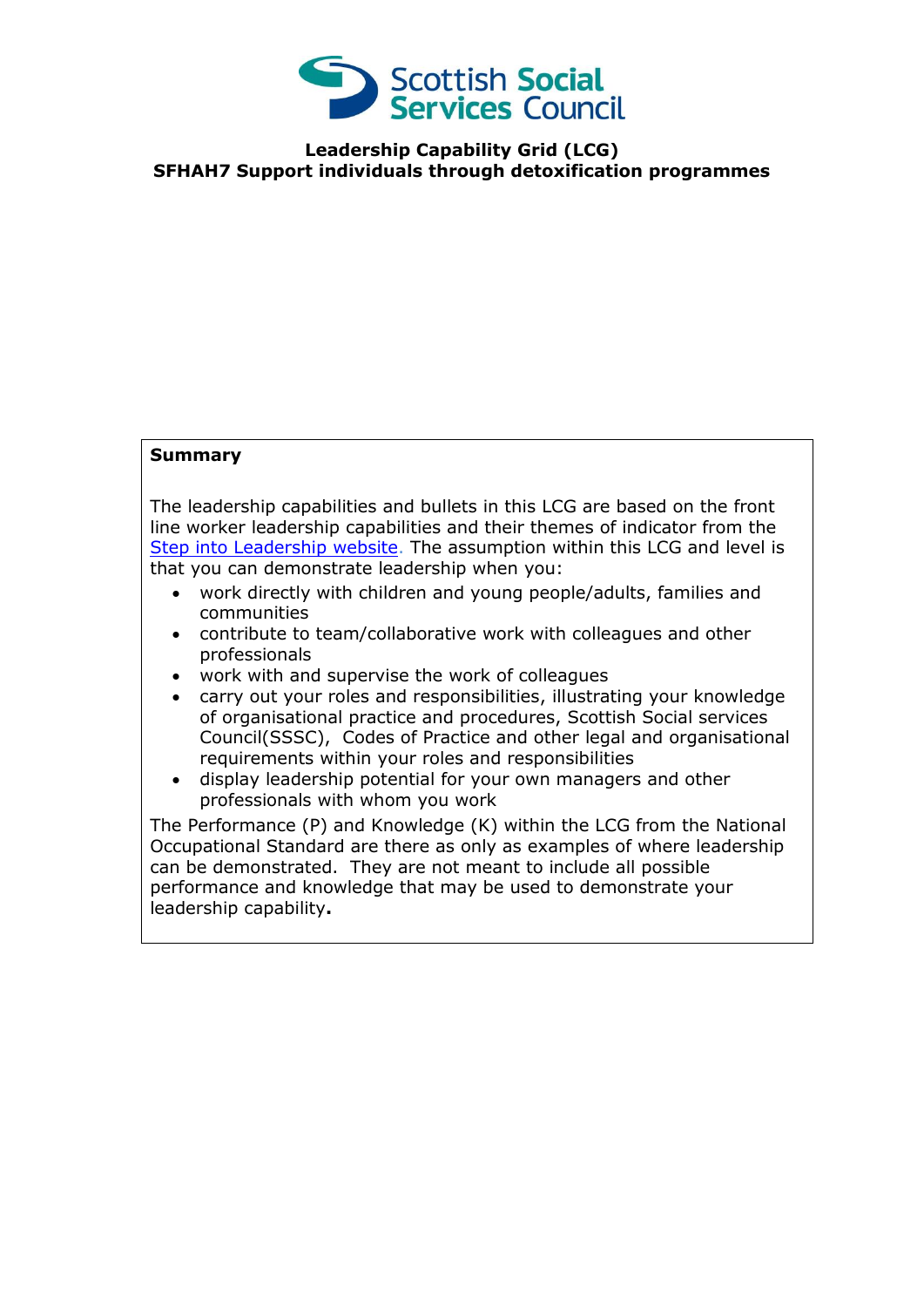

## **Leadership Capability Grid (LCG) SFHAH7 Support individuals through detoxification programmes**

| Leadership<br>capabilities                 | When supporting individuals through detoxification programmes<br>you can demonstrate leadership capabilities by:                                                                                                                                                                                                                                                                                                                                                                                                                                                                                                                                                                                                                                                                                                                                                    |
|--------------------------------------------|---------------------------------------------------------------------------------------------------------------------------------------------------------------------------------------------------------------------------------------------------------------------------------------------------------------------------------------------------------------------------------------------------------------------------------------------------------------------------------------------------------------------------------------------------------------------------------------------------------------------------------------------------------------------------------------------------------------------------------------------------------------------------------------------------------------------------------------------------------------------|
| <b>Vision</b>                              | Providing a vision for those with whom you work and your organisation<br>when you:<br>• See how best to make a difference when working with individuals ( $P2-8$ ,<br>11, 12, 14, 16, 18-20; K1-5, 9, 12-17, 19, 20 25-29) and referring<br>individuals $(P8, 17-19)$<br>Communicate and promote ownership of the vision when working with<br>$\bullet$<br>individuals (P4-7, 12, 16, 20; K3-5, 11-14, 16,17,20), action planning<br>(P2, 5, 8, 11), review (P14, 16), liaising with agencies (P8, 9, 11, 17-19;<br><b>K</b> 1,8, 16), and recording and reporting (P10,17,21; K6)<br>• Promote social service values (P2-8,11,12,14,16, 18-20; K1-5, 9, 12-<br>17, 19, 20, 25-29), and working with others (P8, 9, 11, 17-19: K2, 5-<br>6, 17-19) and recording and reporting ( $P10,17,21$ ; K6)<br>• See the bigger picture (All $P$ ; K1-5,9,12-17,19,20,25-29) |
| Self-<br>leadership                        | Displaying self leadership when you:<br>• Demonstrate and adapt leadership when helping individuals using<br>substances (All P; K1-5,7-9,15-19)<br>Take intelligent risks when helping individuals address their substance<br>$\bullet$<br>use through an action plan (P2-8,12,14-16,19,20; K1-5, 9,12-17,19 20<br>$25 - 29$<br>Demonstrate and promote resilience (All $P$ ; K1-5, 9,12-17,19,20,25-29)<br>$\bullet$                                                                                                                                                                                                                                                                                                                                                                                                                                               |
| <b>Motivating</b><br>and inspiring         | Motivating and inspiring others when you:<br>• Recognise and value the contribution of others (P8, 9,11,17-19; K1-5,<br>$7-9, 15-16, 25-35;$<br>• Support the creation of a learning and performance culture (All $P$ ; K1-5,<br>7-9, 15-16, 25-35)                                                                                                                                                                                                                                                                                                                                                                                                                                                                                                                                                                                                                 |
| <b>Empowering</b>                          | Empowering people when you:<br>• Enable leadership at all levels (P2-8, 12, 14-16, 19-21; K1-5, 7-9, 15-<br>$16, 25-35)$<br>• Support the creation of a knowledge and management (All $P$ ; K1-5,7-9,<br>$15-16)$<br>• Promote professional autonomy (P1-8, 14-21; K1-5, 7-9, 15-16, 25-35)<br>• Involve people in development and improvement (P3-5, 14; K1-5, 7-9,<br>$15-16, 25-35)$                                                                                                                                                                                                                                                                                                                                                                                                                                                                             |
| <b>Collaborating</b><br>and<br>influencing | Collaborating and influencing when you:<br>• Promote partnership working (P5, 8, 9, 11, 17-19; K1, 3-5, 11-14, 16,<br>17, 20)<br>Influence people (P2, 4-7, 12, 14, 16, 18-20; K1-5, 11-14, 16, 17, 20)<br>Understand and value the perspectives of others (P2, 3, 5-7, 14, 16-20;<br>K1-5, 11-14, 16-17)                                                                                                                                                                                                                                                                                                                                                                                                                                                                                                                                                           |